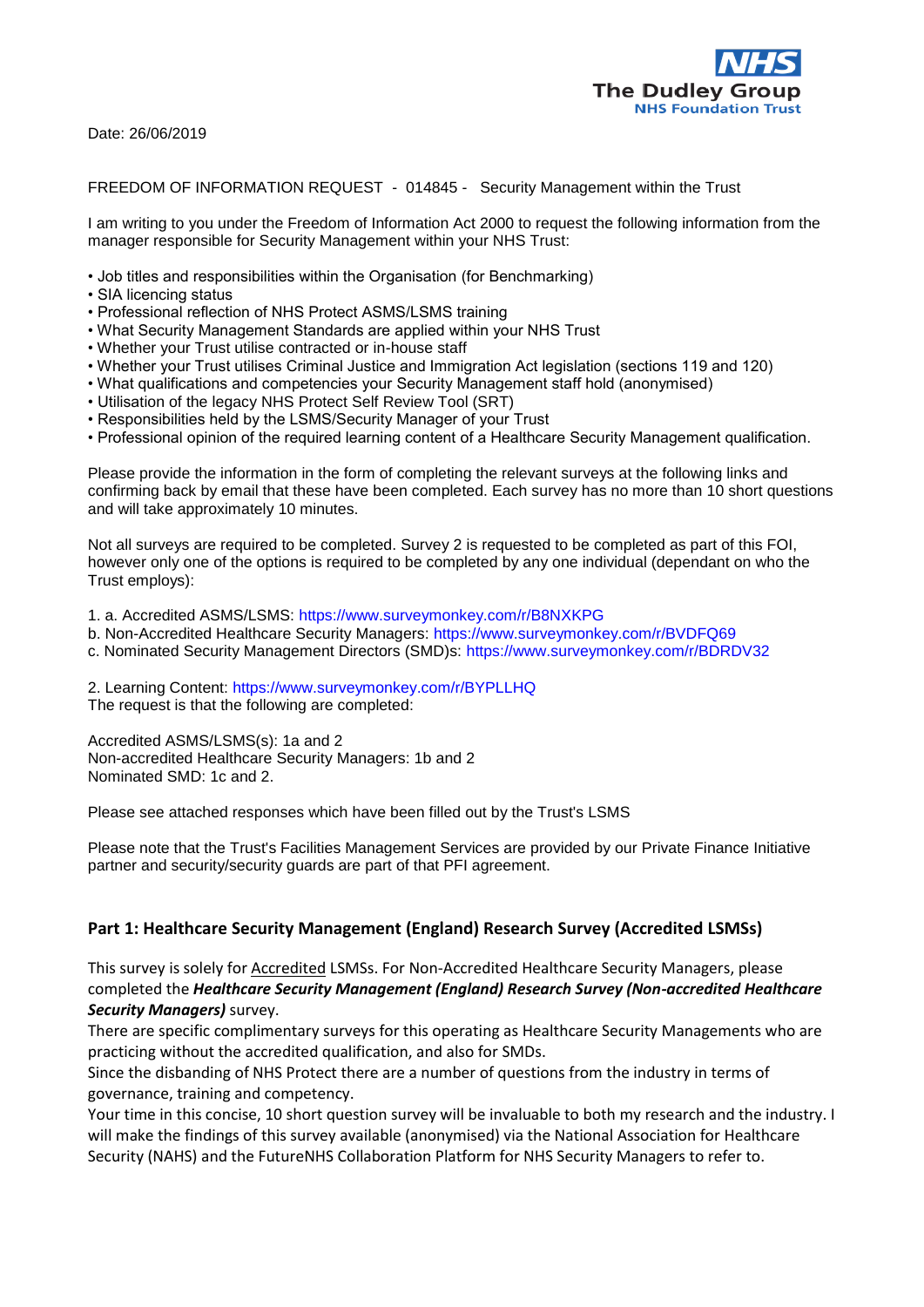This survey captures no personal data and as such does not breach any Data Protection legislation (DPA 2018/GDPR).

This survey has been assessed and deemed appropriate in terms of ethical impact. There are two parts to this survey.

Q1

Do you hold an Accredited Local Security Management Specialist (ASMS/LSMS) qualification?

| Yes | N٥ |
|-----|----|
|     |    |

Q2

Do you hold an SIA Licence?

| Yes              | Yes           | <b>No</b> | <b>No</b>                |
|------------------|---------------|-----------|--------------------------|
| <b>Frontline</b> | Non-frontline | Expired   | I've never been licenced |
|                  |               |           |                          |

Q3

Do you believe that the NHS Protect LSMS/ASMS training was comprehensive enough to produce competent Healthcare Security Managers?

| <b>Yes</b>     | Yes              | <b>Neutral</b> | <b>No</b>              | <b>No</b>     |
|----------------|------------------|----------------|------------------------|---------------|
| It was         | It was effective | It covered     | It did not give me the | It was wholly |
| comprehensive  | as a foundation  | some of the    | competencies I         | inadequate    |
| enough to      | course           | aspects, but   | required               |               |
| meet the       |                  | could have     |                        |               |
| required needs |                  | gone further   |                        |               |
|                |                  |                |                        |               |

Q4

What standards do you as a healthcare security manager work/refer to?

| <b>Legacy NHS</b><br>Protect | PD CEN/TS<br>16850:2015 | <b>ISO/BS</b> | Other |
|------------------------------|-------------------------|---------------|-------|
|                              |                         |               |       |

Q5

Do you, or any of your staff operate under the 'in-house' exemption of SIA licencing?

 $Yes$  | No

# **I am unclear what this means**

Q6

Does your organisation utilise the CJIA (sections 119 and 120) legislation to remove nuisance persons from site?

| Yes | No |
|-----|----|
|     |    |
|     |    |

The Trust's FM services are provided by our Private Finance Initiative Partner as a part of a comprehensive Facilities Management Service. Security is a part of that PFI agreement

Q7

In your organisations security department, how many staff are in-house, and how many are contracted in?

| In-house                  | Contracted           |
|---------------------------|----------------------|
| (Directly employed by the | (Not employed by the |
| Trust/Organisation)       | Trust/Organisation)  |
| (Number)                  | (Number)             |
|                           |                      |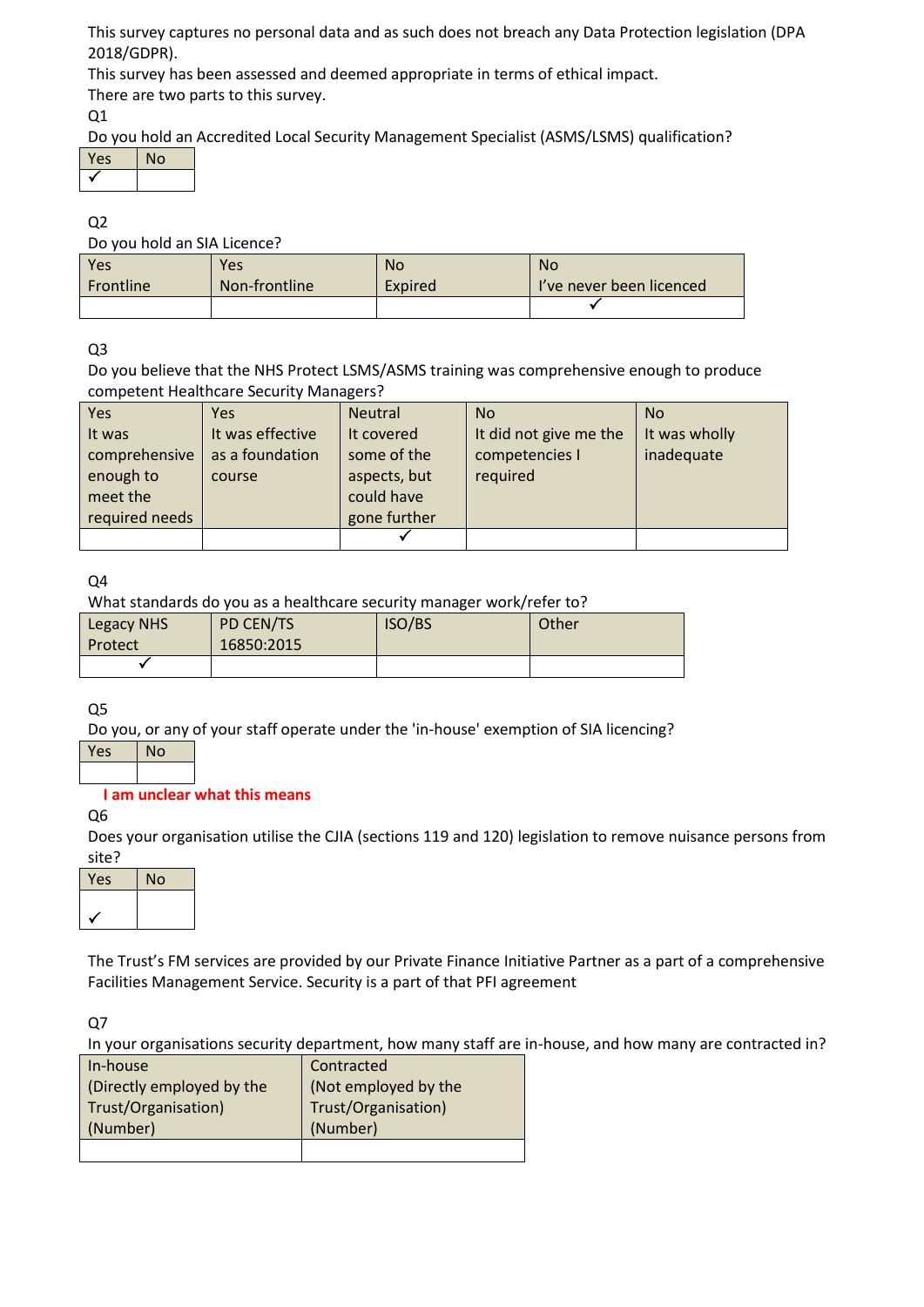The Trust's FM services are provided by our Private Finance Initiative Partner as a part of a comprehensive Facilities Management Service. Security is a part of that PFI agreement. The Trust's LSMS is contracted in.

# Q8

Do you, as an LSMS/Security Manager, hold duties in addition to security management? (*e.g FM/EPRR/H&S etc.*)



# Q9

What relevant Security Qualifications do you hold, or are you studying for? (these may be as a practitioner (CCTV qualification) or as a manager (e.g. Foundation Degree in Security Management), please include relevant periphery qualifications such as NEBOSH, Business Continuity, MSc Healthcare Leadership & Management etc.)

Accredited LSMS.

Post Grad Certificate in Management Studies

# Q10

Does your Organisation believe that the NHS Protect Self Review Tool (SRT) was adequate as a tool to complete a self-assessed continuous improvement framework and benchmark?

| Yes           | Yes                | Yes it was    | <b>No</b>              | $N/A$ : I am not   |
|---------------|--------------------|---------------|------------------------|--------------------|
| It was useful | It was useful, but | useful, but   | It has had its day and | aware of this tool |
| and should    | it is no longer    | would benefit | is irrelevant now      | or its             |
| still be used | required. It       | from          |                        | appropriateness    |
|               | should not be      | modernising   |                        |                    |
|               | revisited          |               |                        |                    |
|               |                    |               |                        |                    |

# *Please now move to Part Two*

# **PART 2: Healthcare Security Management (England) Research Survey (Learning Content)**

For a number of years NHS Protect and the NHS SMS delivered LSMS training. This was subsequently adopted by the Security Management Professional Accreditation Board.

Using the Model of KATE to assess competence (Knowledge, Aptitude, Training and Experience), and so it is suggested that learning is an essential foundation to an individual to assume responsibilities of security management within an NHS Trust in England.

This survey looks at the broad areas, or Learning Outcomes (LOs), required to allow Healthcare Security Managers to start with a base knowledge to allow a firm foundation prior to adopting the role of Security Manager within the NHS in England in the broadest term and assuming the individual may come from outside of the health industry, or from a non-security background.

Your time in this concise, 10 short question survey will be invaluable to both my research and the industry. I will make the findings of this survey available (anonymised) via the National Association for Healthcare Security (NAHS) and the FutureNHS Collaboration Platform for NHS Security Managers to refer to. This survey captures no personal data and as such does not breach any Data Protection legislation (DPA 2018/GDPR).

This survey has been assessed and deemed appropriate in terms of ethical impact.

Please score the following questions based on the following system:

- 3 = Essential
- 2 = Desirable
- 1 = Not required
- 0 = Irreverent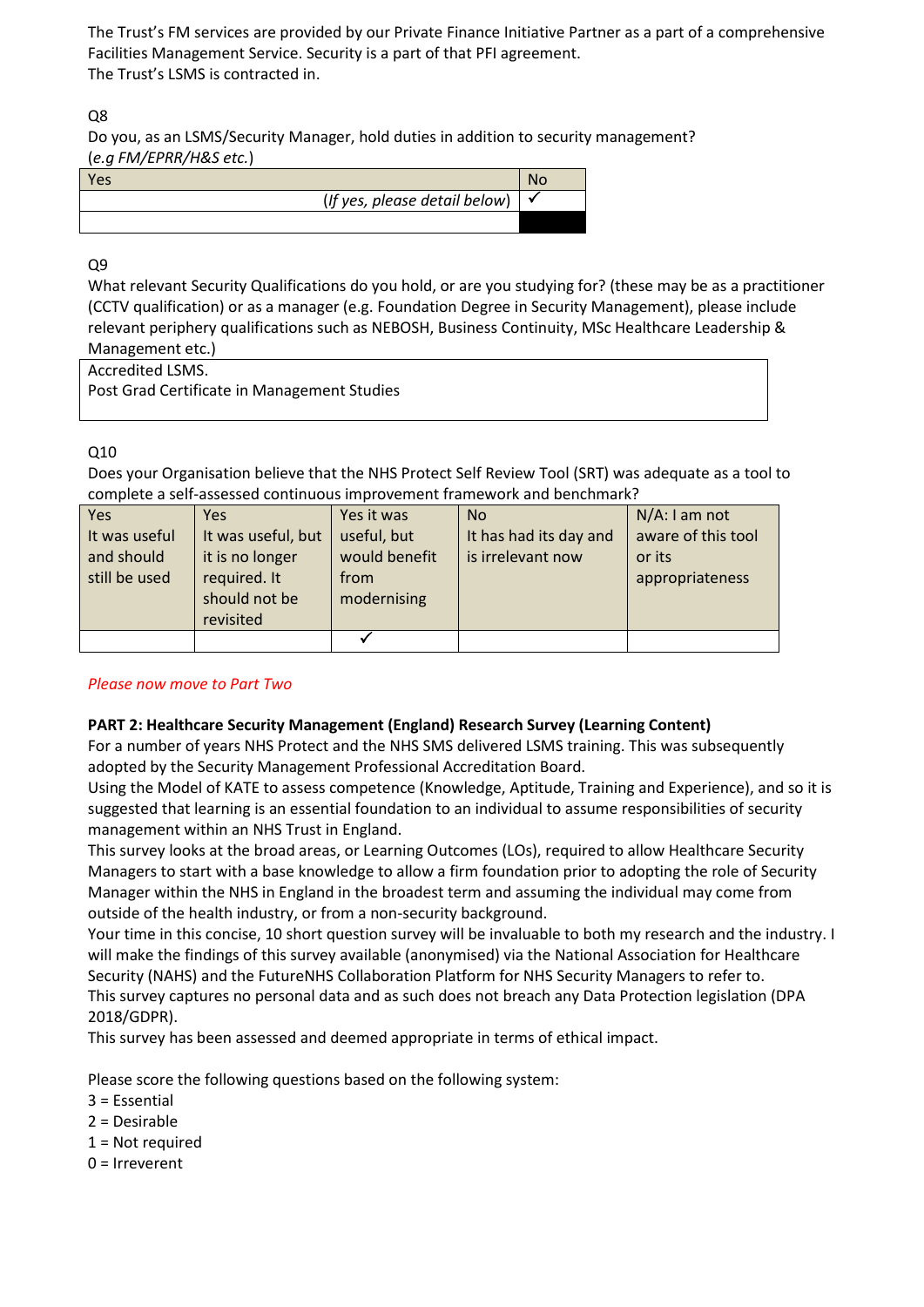## Q1 - Law and Legislation:

| Response         | <b>Tick</b> |
|------------------|-------------|
| Essential (3)    |             |
| Desirable (2)    |             |
| Not required (1) |             |
| Irrelevant (0)   |             |

## Q2 - Threat Assessment and Risk Management

| Response         | Tick |
|------------------|------|
| Essential (3)    |      |
| Desirable (2)    |      |
| Not required (1) |      |
| Irrelevant (0)   |      |

#### Q3 - Corporate Security Management

| Response         | <b>Tick</b> |
|------------------|-------------|
| Essential (3)    |             |
| Desirable (2)    |             |
| Not required (1) |             |
| Irrelevant (0)   |             |

# Q4 - Healthcare Leadership and Management

| Response         | <b>Tick</b> |
|------------------|-------------|
| Essential (3)    |             |
| Desirable (2)    |             |
| Not required (1) |             |
| Irrelevant (0)   |             |

## Q5 - Information Security (Cyber) Management

| Response         | Tick |
|------------------|------|
| Essential (3)    |      |
| Desirable (2)    |      |
| Not required (1) |      |
| Irrelevant (0)   |      |

#### Q6 - Security Governance and Compliance

| Response         | <b>Tick</b> |
|------------------|-------------|
| Essential (3)    |             |
| Desirable (2)    |             |
| Not required (1) |             |
| Irrelevant (0)   |             |
|                  |             |

# Q7 - Emergency Planning, Resilience and Response (EPRR)

| Response         | <b>Tick</b> |
|------------------|-------------|
| Essential (3)    |             |
| Desirable (2)    |             |
| Not required (1) |             |
| Irrelevant (0)   |             |

## Q8 - Business Management (SFIs, Business Plans etc.)

| Response         | Tick |
|------------------|------|
| Essential (3)    |      |
| Desirable (2)    |      |
| Not required (1) |      |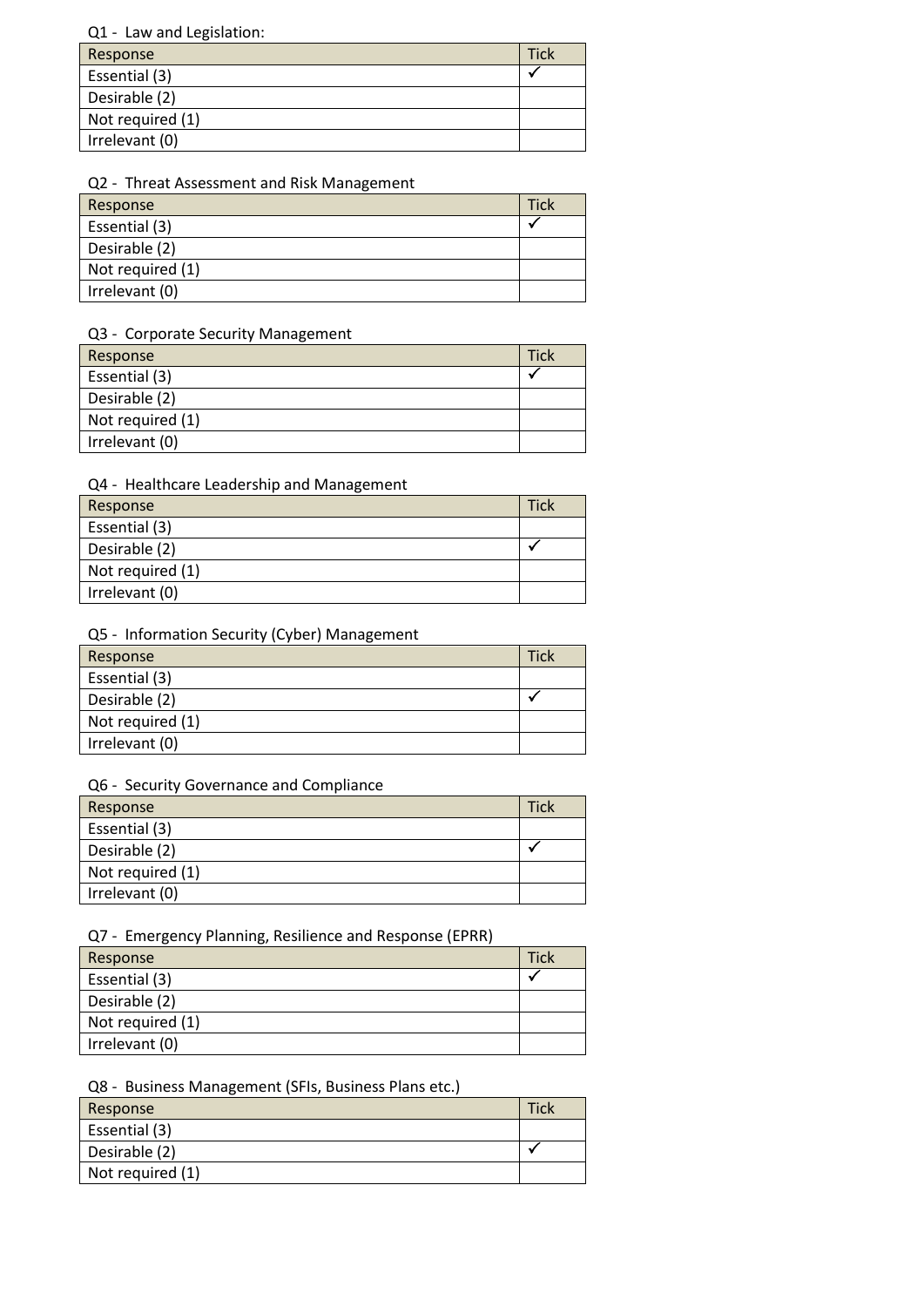| Irrelevant (0) |  |
|----------------|--|
|                |  |

Q9 - What other areas does your organisation deem are essential to see on a training course, or program, to give the foundations to a new practitioner entering Healthcare Security Management, whether that be from within the healthcare environment, from outside of healthcare, from a peripheral sector (FM, Risk, H&S etc.), or coming from the frontline ranks of security?

Health and Safety

Q10 - Finally, to quantify your response, what relevant security qualifications do you hold (if any), or are you studying for?

*(these may be as a practitioner (CCTV qualification) or as a manager (e.g. Foundation Degree in Security Management), please include relevant periphery qualifications such as NEBOSH, Business Continuity, MSc Healthcare Leadership & Management etc.)*

I would happily undertake any further training to enhance the role if funding was available.

# **Part 1: Healthcare Security Management (England) Research Survey (Nominated SMDs)**

Since the disbanding of NHS Protect there are a number of questions from the industry in terms of governance, training and competency.

Your time in this concise, 10 short question survey will be invaluable to both my research and the industry. I will make the findings of this survey available (anonymised) via the National Association for Healthcare Security (NAHS) and the FutureNHS Collaboration Platform for NHS Security Managers to refer to. This survey has been assessed and deemed appropriate in terms of ethical impact. There are 2 parts to this survey.

Q1 - What standards do you as a healthcare security manager work/refer to?

| <b>Legacy NHS</b> | PD CEN/TS  | ISO/BS | Other |
|-------------------|------------|--------|-------|
| Protect           | 16850:2015 |        |       |
|                   |            |        |       |

Q2 - Does your organisation utilise the CJIA (sections 119 and 120) legislation to remove nuisance persons from site?

| Yes | <b>No</b> |
|-----|-----------|
|     |           |

The Trust's FM services are provided by our Private Finance Initiative Partner as a part of a comprehensive Facilities Management Service. Security is a part of that PFI agreement.

Q3 - In your organisations security department, how many staff are in-house, and how many are contracted in?

| In-house                  | Contracted           |
|---------------------------|----------------------|
| (Directly employed by the | (Not employed by the |
| Trust/Organisation)       | Trust/Organisation)  |
| (Number)                  | (Number)             |
|                           |                      |
|                           |                      |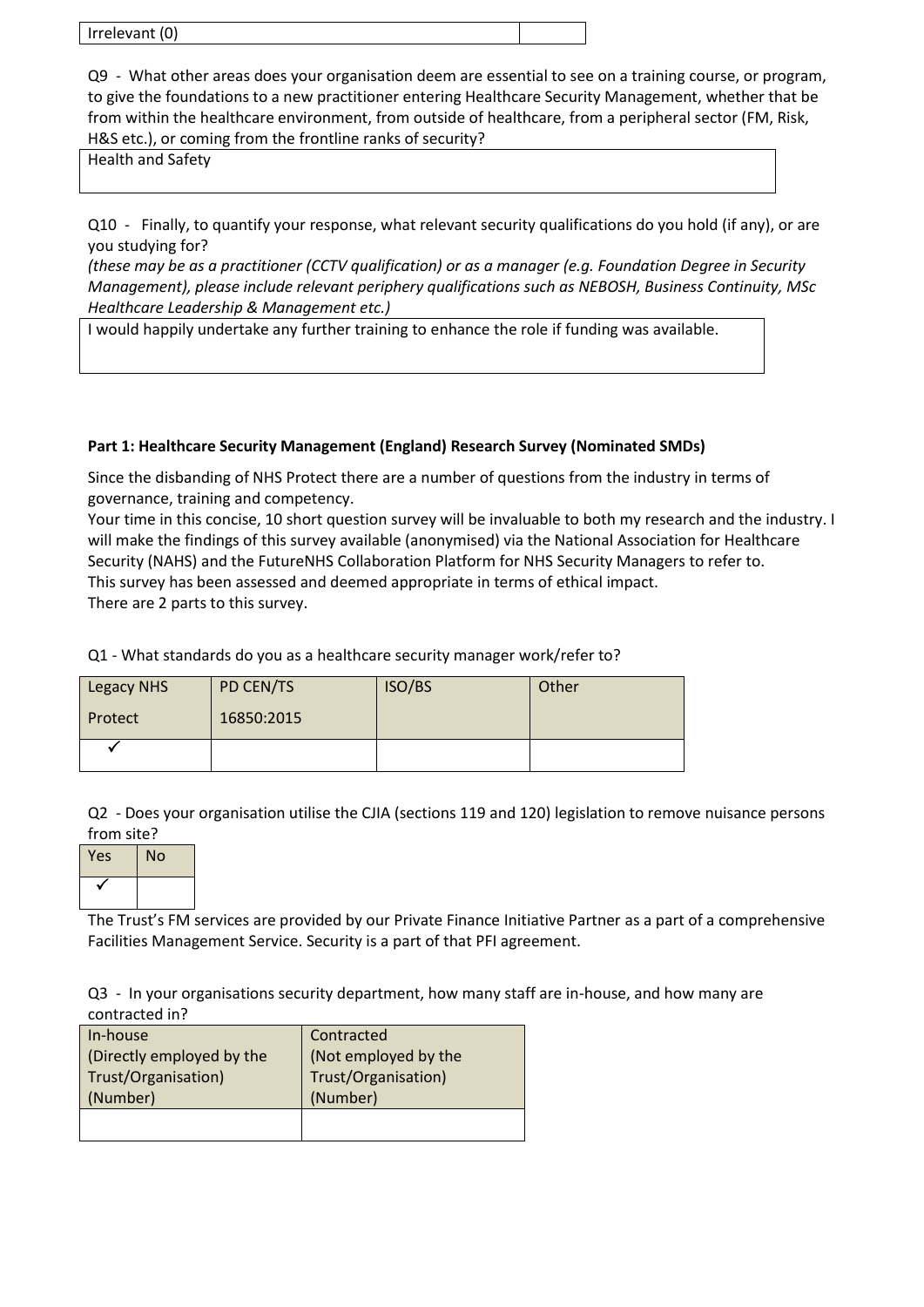The Trust's FM services are provided by our Private Finance Initiative Partner as a part of a comprehensive Facilities Management Service. Security is a part of that PFI agreement. The Trust's LSMS is contracted in.

Q4 - Do you as an SMD, employ an accredited LSMS?

| Yes | <b>No</b> |
|-----|-----------|
|     |           |

Q5 - Do you believe that the NHS Protect Self Review Tool (SRT) was adequate as a tool to complete a selfassessed continuous improvement framework and benchmark?

| Yes<br>It was<br>useful and<br>should still<br>be used | <b>Yes</b><br>It was useful,<br>but it is no<br>longer<br>required. It | Yes<br>It was useful,<br>but would<br>benefit from<br>modernising | <b>No</b><br>It was not<br>productive or<br>informative | <b>No</b><br>It has had<br>its day and<br>is<br>irrelevant | $N/A$ : I am not<br>aware of this tool<br>or its<br>appropriateness |
|--------------------------------------------------------|------------------------------------------------------------------------|-------------------------------------------------------------------|---------------------------------------------------------|------------------------------------------------------------|---------------------------------------------------------------------|
|                                                        | should not<br>be revisited                                             |                                                                   |                                                         | now                                                        |                                                                     |
|                                                        |                                                                        |                                                                   |                                                         |                                                            |                                                                     |

Q6 - Do you hold an Accredited Local Security Management Specialist (ASMS/LSMS) qualification?

| Yes | <b>No</b> |
|-----|-----------|
|     |           |

## Q7 - What relevant Security Management training or experience do you have?

| None |  |  |
|------|--|--|
|      |  |  |
|      |  |  |
|      |  |  |

Q8 - Which of the following responsibilities do you delegate to your operational Healthcare Security Manager/LSMS?

| <b>Tick</b>  |
|--------------|
|              |
|              |
|              |
|              |
| $\checkmark$ |
|              |
|              |
|              |
|              |
|              |
|              |
|              |
|              |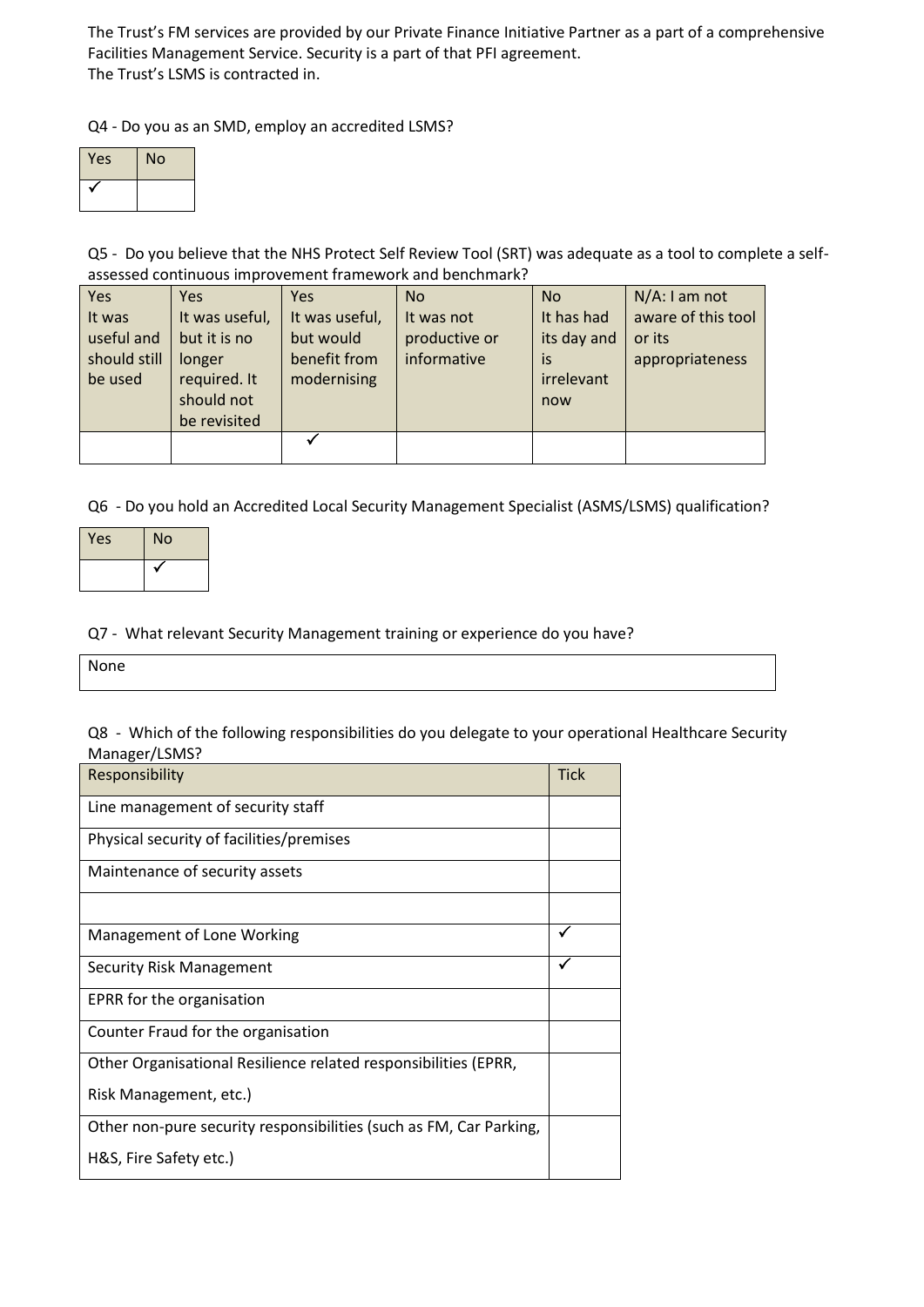| Other (please specify) |  |
|------------------------|--|
|                        |  |

Q9 - What essential qualities would you list if you were recruiting a new Healthcare Security manager/LSMS?

#### **Knowledge Skills and training**

- Degree or equivalent experience in security management, law enforcement, criminal investigation, emergency planning and resilience.
- Knowledge of legislation relating to security management.
- Knowledge of police, criminal procedures and criminal justice system.
- Knowledge of the government's counter terrorism strategy 'CONTEST'
- Successful completion of accredited LSMS security management training.

#### **Job Specification experience**

- Experience of working within security or law enforcement.
- Experience in multi-agency working.

#### **IT Skills**

 Advanced keyboard skills and demonstrable experience of using Word, Excel and PowerPoint.

#### **Personal Qualities attributes**

- Ability to analyse complex facts and provide composite reports.
- Excellent communication and negotiating skills
- Excellent time management and organisational management skills.
- $\bullet$  High level decision making skills.
- Able to develop and maintain professional relationships.

#### **Business Travel**

 Subject to the provisions of the Disability Discrimination Act, able to travel using own vehicle on Trust business

#### **Additional Requirements**

 Demonstrable skills in written and spoken English, adequate to enable the post holder to carry out the role effectively

Q10 - Finally, do you have any other relevant comments which the researcher may find useful to their research, particularly regarding the competence of a Healthcare Security manager?

Annual /Bi-annual assessment of competence (Self Review Tool)

#### **Part 2: Healthcare Security Management (England) Research Survey (Learning Content)**

For a number of years NHS Protect and the NHS SMS delivered LSMS training. This was subsequently adopted by the Security Management Professional Accreditation Board.

Using the Model of KATE to assess competence (Knowledge, Aptitude, Training and Experience), and so it is suggested that learning is an essential foundation to an individual to assume responsibilities of security management within an NHS Trust in England.

This survey looks at the broad areas, or Learning Outcomes (LOs), required to allow Healthcare Security Managers to start with a base knowledge to allow a firm foundation prior to adopting the role of Security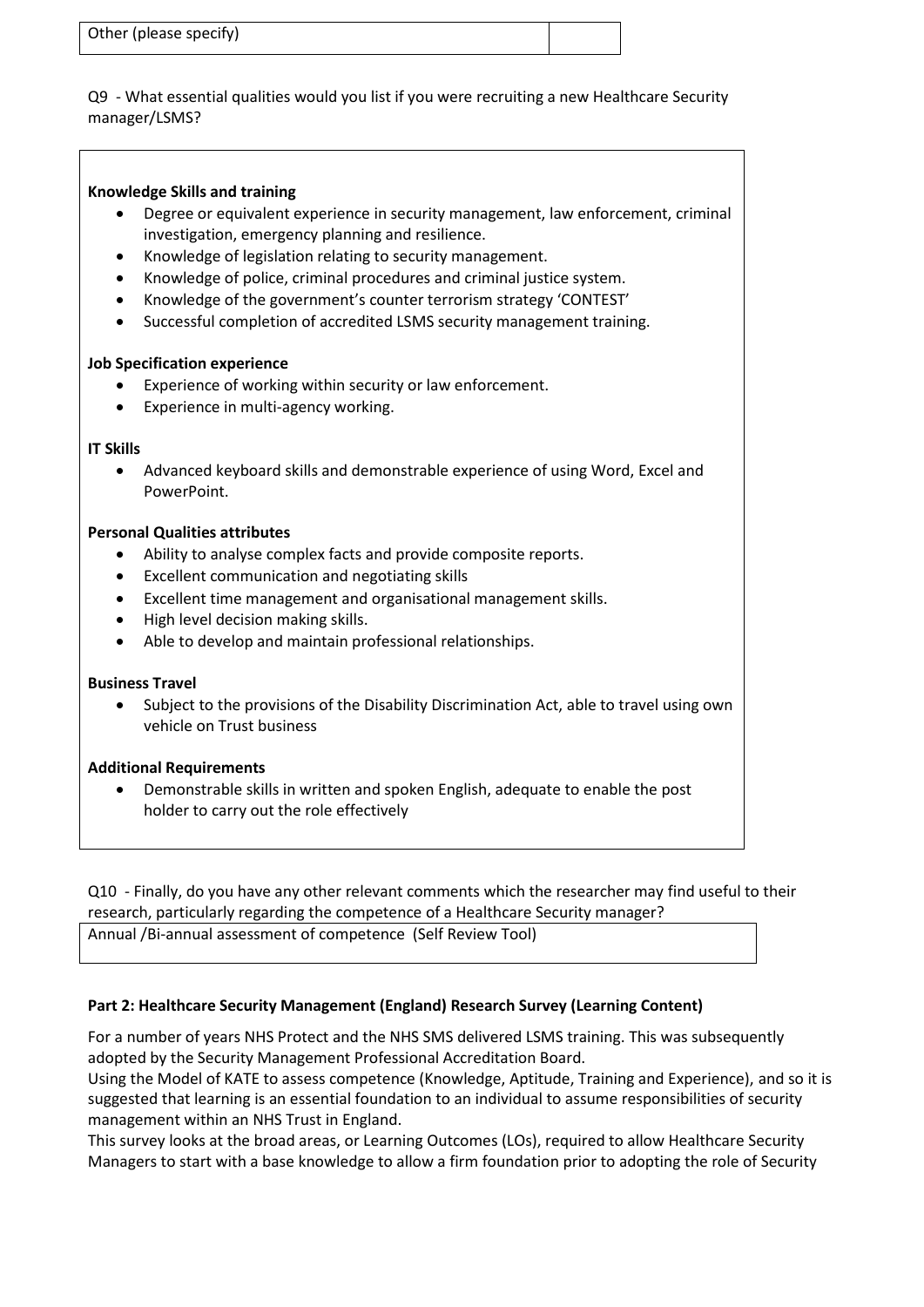Manager within the NHS in England in the broadest term and assuming the individual may come from outside of the health industry, or from a non-security background.

Your time in this concise, 10 short question survey will be invaluable to both my research and the industry. I will make the findings of this survey available (anonymised) via the National Association for Healthcare Security (NAHS) and the Future NHS Collaboration Platform for NHS Security Managers to refer to. This survey captures no personal data and as such does not breach any Data Protection legislation (DPA 2018/GDPR).

This survey has been assessed and deemed appropriate in terms of ethical impact.

Please score the following questions based on the following system:

- 3 = Essential
- 2 = Desirable
- 1 = Not required
- 0 = Irreverent

## Q1 - Law and Legislation:

| Response         | <b>Tick</b> |
|------------------|-------------|
| Essential (3)    |             |
| Desirable (2)    |             |
| Not required (1) |             |
| Irrelevant (0)   |             |

# Q2 - Threat Assessment and Risk Management

| Response         | <b>Tick</b> |
|------------------|-------------|
| Essential (3)    |             |
| Desirable (2)    |             |
| Not required (1) |             |
| Irrelevant (0)   |             |

#### Q3 - Corporate Security Management

| Response         | <b>Tick</b> |
|------------------|-------------|
| Essential (3)    |             |
| Desirable (2)    |             |
| Not required (1) |             |
| Irrelevant (0)   |             |

#### Q4 - Healthcare Leadership and Management

| Response         | <b>Tick</b> |
|------------------|-------------|
| Essential (3)    |             |
| Desirable (2)    |             |
| Not required (1) |             |